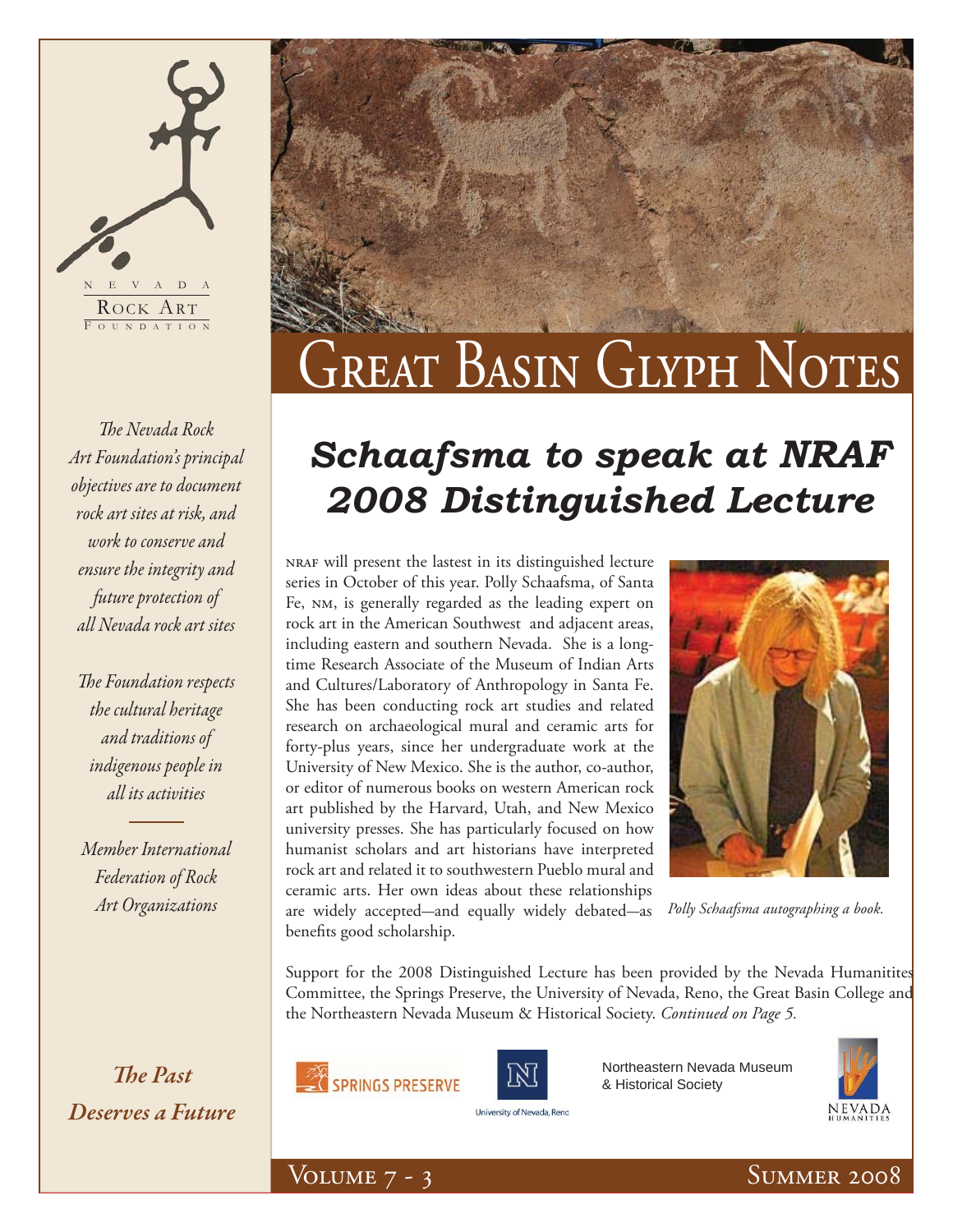# **FROM THE EXECUTIVE DIRECTOR**

Although Lagomarsino is the focus of this year's fieldwork schedule, work is underway planning for a multi-year recording project to start next summer in Lincoln County, as well as projects at selected sites in Clark County for the winter and early spring. By concentrating on Lagomarsino in September and October, we hope to complete the fieldwork at this huge site this year, an immense achievement in itself.

Lagomarsino is important not simply because of its scale and breathtaking rock art. The site has played a significant role in the development of rock art studies in the western United States, providing fertile ground for Robert Heizer and Martin Baumhoff in honing their theory of the social context of prehistoric rock art (hunting magic) and their understanding of Great Basin rock art styles.

The site's vast research potential and long-term preservation both require thorough baseline data that can only be gathered through systematic and accurate data collection, such as NRAF is doing. The need to preserve the artistic legacy of Lagomarsino was one of the motivating factors that led Alanah Woody to cofound NRAF, believing that an organization that harnessed public enthusiasm and could build partnerships among stakeholder groups was the most effective way of documenting, conserving, and protecting all Nevada's rock art sites.

The May-June 2008 Lagomarsino fieldwork session-as ever, greatly assisted by the hard work of field coordinators Ralph and

#### Board of Directors

Don Fowler, PhD Sharon Chase



PRESIDENT VICE PRESIDENT

**SECRETARY** Chuck Greene

**TREASURER** Thomas J. Hall, Esq

**DIRECTORS** Pat Barker, PhD Mark Boatwright Catherine Fowler, PhD Darla Garey-Sage, PhD Dianne Jennings Craig King Judi Steele Tina Wener

EXECUTIVE DIRECTOR Angus Quinlan, PhD



*From left to right—Sue Roberts, Carolyn Barnes-Wolf, Dave Palmer, and Bob Taylor at work in May 2008 at Lagomarsino*

Cheryln Bennett—indicated that completing the fieldwork phase of this project, started in 2003 in partnership with Storey County, is an achievable goal this year. I am pleased to report that the Nevada sHPO is supporting NRAF with a grant that will greatly assist us in this effort and with the processing of the field data collected.

Only when the fieldwork data and materials collected have been processed, and the final report submitted, is a documentation project truly complete. For Lagomarsino, this essential data cataloging and analysis represent massive undertakings. We are redoubling our efforts to develop volunteer skills in these areas, as indicated by the inking training session, led so ably by Carolyn Barnes-Wolf, in Reno (see page 3) and that planned for Las Vegas to be led by Elaine Holmes and Anne McConnell. We have also been fortunate to have volunteers such as Brian Curwen and Anne Higgins who have been laboring mightily entering the Lagomarsino IMACs data into a site database.

I noted previously (Great Basin Glyph Notes 7-2) that NRAF's work at Lagomarsino will result in one of the most exhaustive records of a large-scale rock art site ever prepared, and is a tribute to the dedication of NRAF volunteers who have supported this project, both in the field and the office. NRAF volunteers have contributed a staggering 7,200 hours during the course of this project and recorded 2,125 rock art panels in an area of 22,000 square meters, a phenomenal achievement.

If you have not yet taken part in this historic project or want to work on the imposing motifs on the rim rock, now is the time to volunteer and contribute to Lagomarsino's preservation. Our

shared accomplishments will be a truly fitting way to honor the vision of Alanah Woody, the project's architect.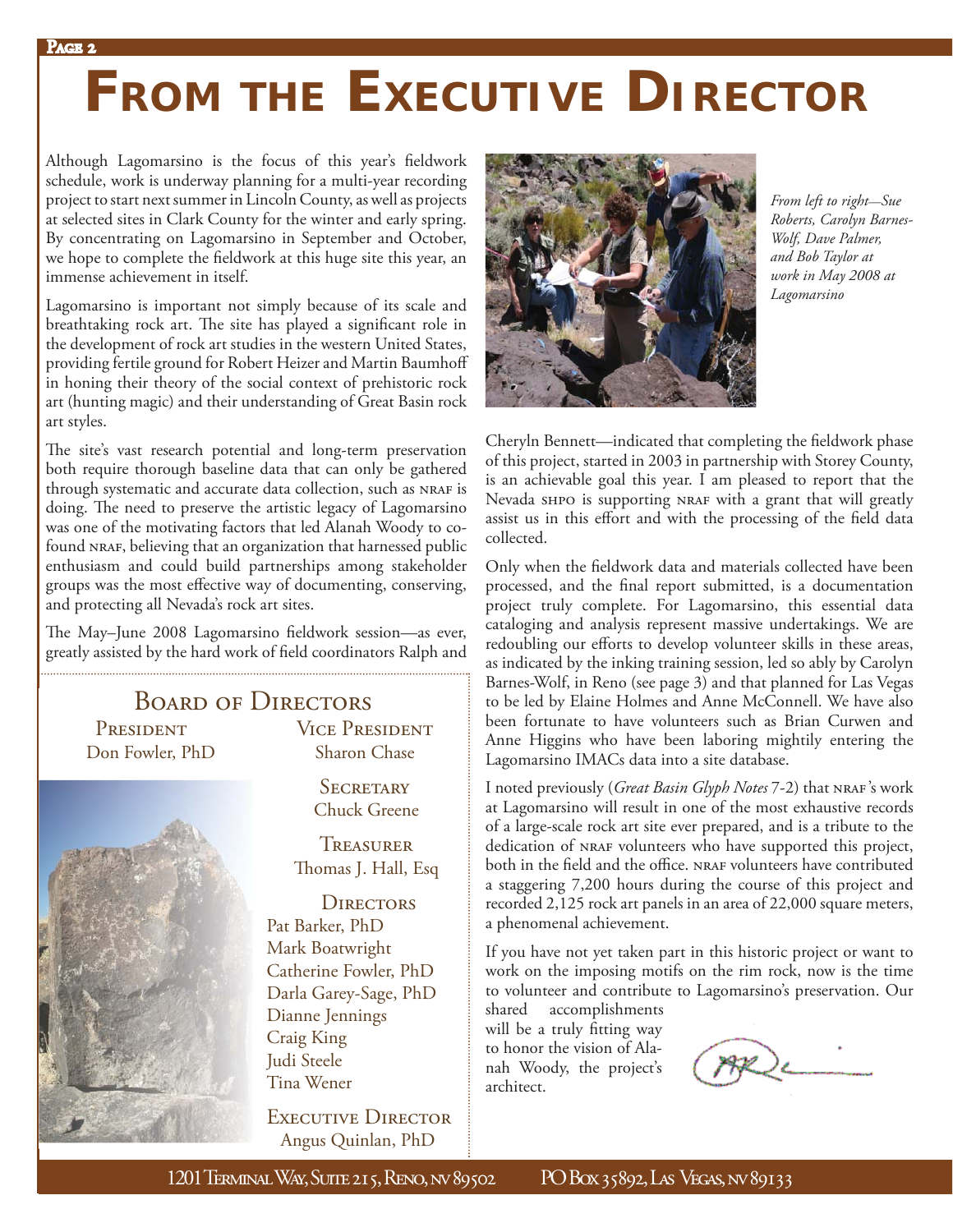### **RECENT & UPCOMING EVENTS**

#### **Frank & A.J. Bock Award**

**Dr Alanah Woody** was posthumously honored in May 2008 by the American Rock Art Research Association with the Frank & A.J. Bock Award. This award is given to recognize a lifetime of extraordinary achievements in the fields of rock art studies, documentation, education, conservation, and outreach. The Frank & A.J. Bock Award is deserved recognition of Alanah's dedication and passion to the protection of Nevada's rock art heritage, her research contributions, and the drive, intelligence, and energy that allowed her to co-found and develop NRAF as a vibrant and lasting institution.

### **Macy's Community Shopping Day**



*Vicki Curwen, Pan Lambert, and Sally Masuo staffing the NRAF information booth* 

Once again the Macy's Community Shopping Day was a great success through the sterling efforts of Sally Masuo and her volunteers (Vicki Curwen, Pan Lambert, Roland Masuo, and Barby Struble) who staffed an NRAF information booth that generated considerable interest at this event and raised contributions to benefit nraf's mission.

www.NevadaRockArt.org

### **Inking Training**

nraf hosted an Inking Training Session on Wednesday, July 30<sup>th</sup> 2008 at our Reno office. Inking is the process by which field drawings are transferred into archival format that can be digitized for archival storage and easy incorporation in reports.

The training was led by one of our resident expert inkers, Carolyn Barnes-Wolf, who did a fantastic job teaching how to transfer field data and illustrating the new conventions NRAF has instituted to both newcomers and veteran inkers alike.

By the end of the day participants were producing consistently excellent inkings, which will eventually become part of the permanent record of the Lagomarsino Documentation Project. With the completion of this large project coming up, NRAF will be holding monthly inking sessions at its Reno office on the third Wednesday of every month, with the next session being held September 17th, 2008. Similar inking sessions in Las Vegas are scheduled for September 27th and October 29th.

Any members interested in taking part in the inking training or the next inking session should contact Kim Hopkinson by email at info@nevadarockart.org or by phone at 775.323.6723 ext 11, or 702.804.6723.

#### **Lecture Series**

Dr. Roberta McGonagle, former BLM Battle Mountain archaeologist, contributed to the NRAF's lecture series on June

18th at the Grand Sierra Resort. McGonagle spoke on aspen tree carving, an art form not dissimilar to rock art. One of the major differences, however, is that aspen carving can be traced to individual carvers because of the incorporation of their native language into their carvings. McGonagle recorded tree carving in the 1980s on Bates Mountain in Simpson Park Range in Central Nevada. There she identified Frank Rodriquez, an artist whose work was distinctive. He was a Mexican sheepherder who worked in central Nevada in the 1920s and whose work was not confined only to trees; he was



responsible as well for a carving at the Moores Station petroglyphs in Nye County and possibly for some carvings at Witched Well, south of Moores Station.

**Dr. Angus Quinlan**, Executive Director of NRAF, presented the August 20th lecture at the Grand Sierra Resort with a no-host reception at 6 pm and the lecture following.

Dr. Quinlan presented an overview of the history, research design, and research applications of the Lagomarsino Canyon recording project. Originally thought to contain only 600 panels, as first surveyed by Robert Heizer, Albert Elsasser, and Martin Baumhoff in the 1950s, the site is now recognized as hosting as many as 5000 panels, based on the nraf documentation project started by the late Dr. Alanah Woody. Dr. Quinlan is confident that recording of this massive site can be completed by this fall. Upcoming field sessions need volunteers, and the focus is going to shift to recording the large glyphs located at the top of the site. Although recording these upper panels will be a challenge, it will certainly be well worth the effort. And volunteers are reminded that once the recording is completed, there will be a great need for lab volunteers to start processing and analyzing the data.

The next lecturer in the series is the 2008 Distinguished Lecture Series to be held in October (see page 1 for details).

### **Newsletter**

The newsletter is now being produced in-house, edited by Board Member and volunteer Darla Garey-Sage. If you have ideas for a story, pictures, compliments, corrections or (rarely, we hope) complaints, please contact us as <u>info@nevadarockart.or</u>g.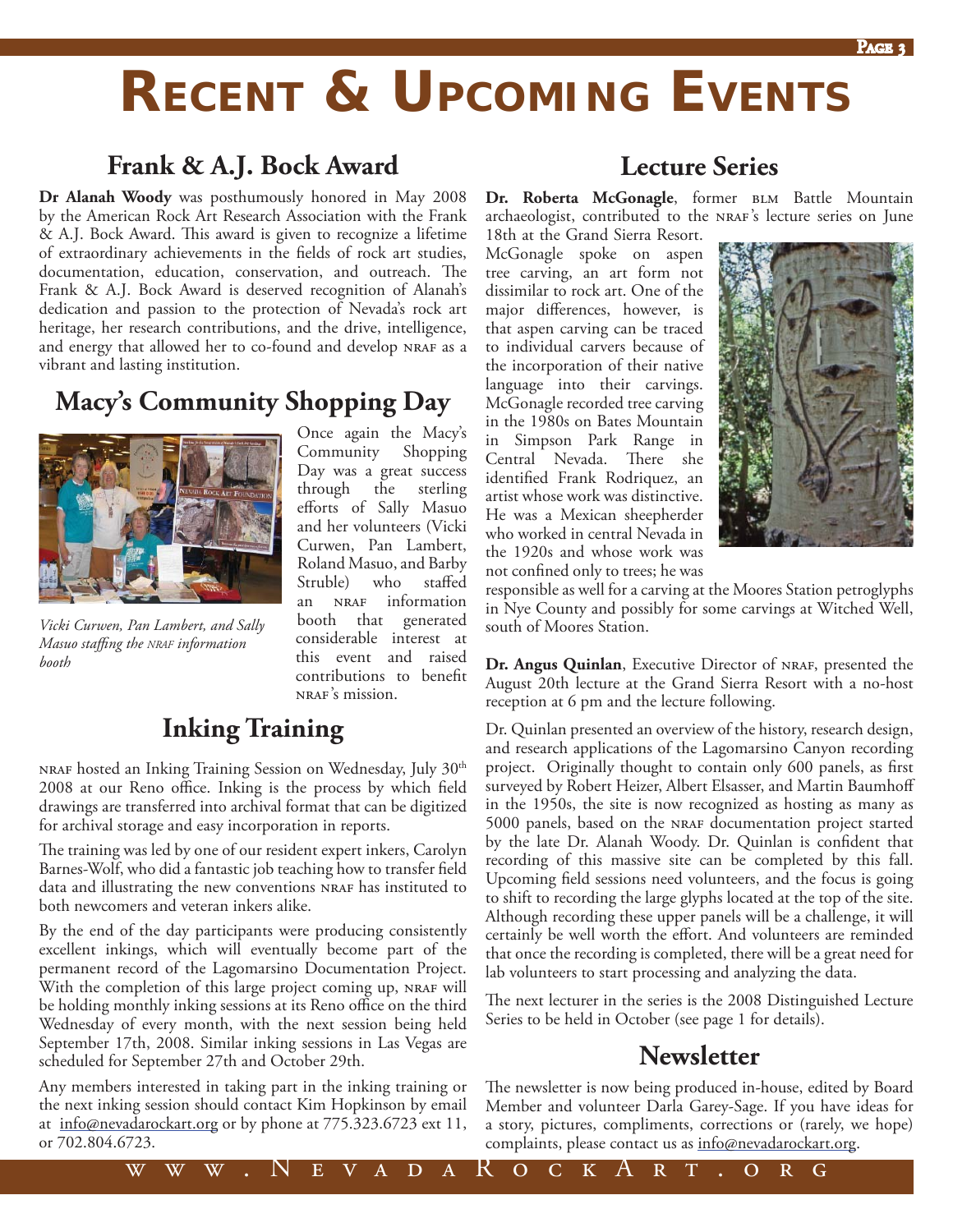# *Schaafsma continued from Page 1*

The lecture she will present focuses on the artistic florescence among the Ancestral Puebloan cultures of the southwestern u.s. and northern Mexico in the two to three centuries preceding the Spanish incursion in the region after AD 1540. The period from AD 1200 to 1500 was a time of great change in the Pueblo world. There were major population shifts, aggregations of previously disparate groups into large pueblos (up to 3000+ rooms), and the introduction*—*primarily from Mexico*—*and development of the *katcina* (formerly katchina) religious ideology. That ideology and its associated rituals was synthesized with older Ancentral Puebloan religious ideas and practices. The central foci of the new religion were highly colorful dancers wearing a diverse array of masks and other regalia, acting as personators of *katcina* spirits. *Katcina* spirits bring rain and enforce the moral and social order of the Pueblos. Present-day Pueblos continue the *katcina* dances and ritual cycle.



The *katcina* figures were widely represented in rock art. The distribution of these figures traces the spread of the religion and related ceremonials from northern Mexico into presentday New Mexico and Arizona. New forms of stylized art came with the *katcina* ideology, especially depictions of parrots and macaws (potent symbols of supernatural power) and rain and crop symbols. Vivid, near lifesized depictions of the *katcinas*, parrots, macaws, and other figures were painted as murals

on the walls of the ceremonial chambers (called *kivas*) in the *Military macaw*

birds, and various other symbols. These ceramic styles nearly died out in the 1800s, but were revived by Pueblo women potters at the beginning of the twentieth century and continue to the

present.

larger Pueblo villages. Beautiful new ceramic vessel forms were developed with

stylized depictions of *katcinas*, parrots, macaws, other



Three of the major pueblo villages occupied during the period from AD 1300 to 1500, and containing beautiful *kiva* murals, were excavated in the twentieth century. Polly Schaafsma participated in the excavation of the largest of these sites— Pottery Mound in New Mexico—in



*Kiva at Bandelier National Monument, New Mexico*

the 1960s. The final

report, *New Perspectives on Pottery Mound Pueblo* (University of New Mexico Press), edited by Polly Schaafsma, was published in 2007. The other two sites with major *kiva* murals, Awatovi in Arizona and Kuaua in New Mexico, have been documented for some years. Schaafsma will include images from those sites in her lectures.

In her lecture, Schaafsma will bring together visual images of the rock art, the *kiva* murals, and the ceramic arts relating to the introduction of the new religious ideologies and other cultural developments of the period AD 1300 to 1500 in Ancestral Puebloan history. The beauty and uniqueness of the art forms will appeal to many interested in Native American art as well as those interested in the histories of that art, and the cultural histories of Native North America.

Lectures will be held on October 16th, 2008 in Las Vegas, October 20th in Reno, and October 23rd in Elko. —*from narrative written by Don D. Fowler*

*Lower Left and Lower Right—examples of Mimbres Pottery, perhaps the best known pottery style of the prehistoric Southwest.*

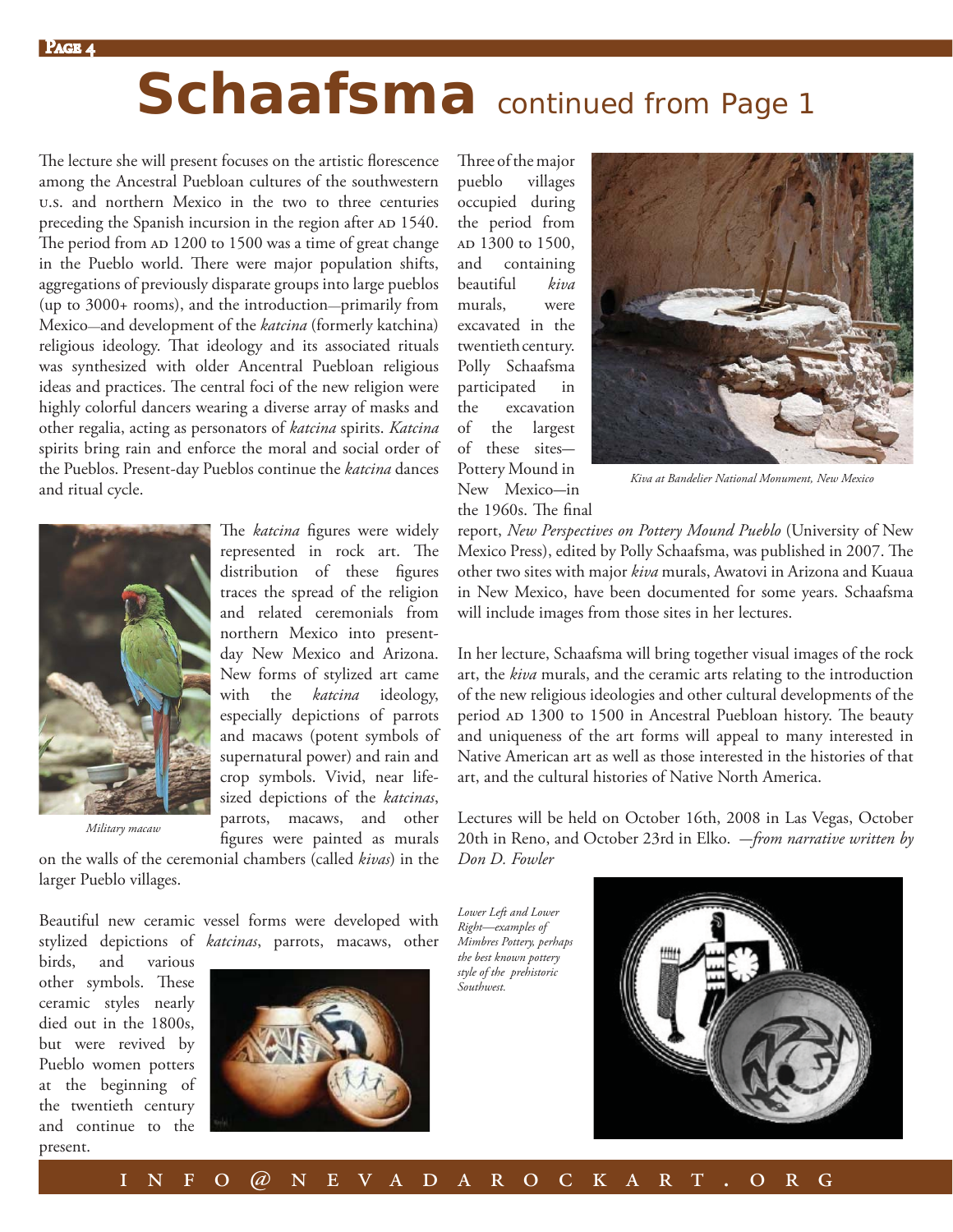### **5TH ANNUAL ROCKIN' ART SHOW**

The fifth Rockin' Art Show, hosted by the Artists' Co-op Gallery of Reno, brought rock art inspired artwork from across Nevada and beyond to Reno for the month of July. As ever, the artwork on display demonstrated the power of rock art to inspire the creativity of contemporary artists and raised \$1900 for the Alanah Woody Memorial Fund. NRAF thanks the contributing artists for their generosity, the Artists Co-op for once again hosting this event, and the art show organizers Ralph & Cheryln Bennett for their hard work in making the Rockin' Art Show such a success.



*Above—From left to right, Judy Hilbish, artist; Lois Pierson, NRAF member; Al Ferrand, President of the Artists Co-op, artist, and NRAF member; Cheryln Bennett, artist and NRAF member; and Marilyn Newton, artist and Reno Gazette-Journal. Not only did members and guests enjoy the show, they also were treated to refreshments.* 



*Above—An overview of the display of artistry for the Rockin' Art Show.*



*Above—Carolyn Barnes, NRAF member seen behind the vests, speaks with*  Peter Zimmerman, artist and NRAF member who hosted the first Rockin' Art *Show. Carolyn Barnes hosted the second and third shows, and the Artists Co-op has hosted the fourth and fifth shows.* 

*Below—Len Ettinger, NRAF member and Oyvind Frock, artist and NRAF member.*



#### *Contributing Artists*

Karen Everett and Barbara Jean, Elizabeth Bates, Jimmie Benedict, Ralph & Cheryln Bennett, Margaret Berrier, Bert Bruce, Nancy Busey, Anne Carter, Penny Pemberton & Carol Neel, Francis Cascarano, Mary Chadwell, Vickie Curwen, Pam Cruz, Terry Cynar, Al Ferrand, Tia Flores, Laramie Ford, Oyvind Frock, Molly Gardner, Linda Havens, Delores Henderson, Mike & Ruth Hess, Judy Hilbish, Betty Hulse, Aleta Hursh, Jack P. Hursh, Jr., Kim Jardine, Margie Jones, Isabel Judge, Cornelia Kallerud, Greg Kinne, Claudia Knous, Joyce Lahey, Diana Lange, Yvonne Logan, Leigh Lunt, Pat Madura, Margaret Marshall, Linda McKee-Douchane, Bruce McNeal, Christel Neldner, Marilyn Newton, Lauri Northway, Bob O'Neill, Mimi Patrick, Polly Peacock, Nancy Peppin, Barbara Prodaniuk, Linda Rae Ramsey, Sharon Randall, Sue Roberts, Mitch Robles, Brian Amme & Shawana Baker, Brooke Smith, Karoline Smith, Jean Summerfield, Susan Toncray, Gayle Verner, Billie Walker, Ann Weiss, Ernie Winters, Skip Wychoff, and Peter Zimmerman.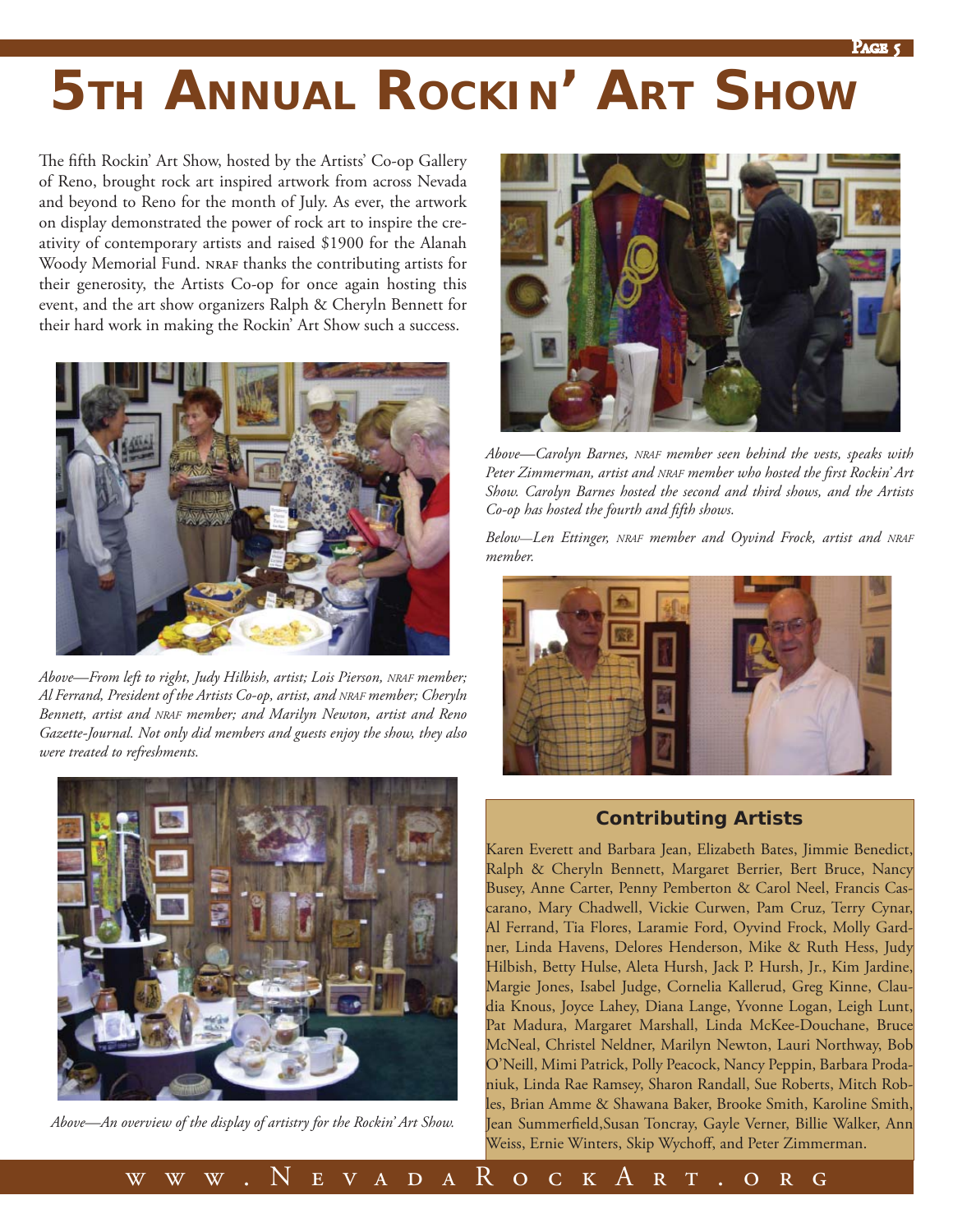## **NEW FACES AT NRAF**

**Kimberly Hopkinson** is the newest member of the NRAF staff, serving as assistant to the Executive Director. Many members met Kim for the first time at the 2008 Annual Meeting.

Kim moved to Reno in 2006 to attend the University of Nevada, Reno, as a master's student in the anthropology department. She earned her dual bachelor's degree in anthropology, with a concentration in biology and the study of religion, from the University of California, San Diego. Her master's thesis will focus on the dental health of a medieval and post-medieval population from the Santa Maria Cathedral in Vitoria, Spain.

Along with her professor Richard Scott, Ph.D., associate professor of anthropology at the University of Nevada, Reno, and fellow graduate student, Jennifer Janzen, Kim traveled to Vitoria, Spain in June this year to examine the skeletons of approximately 250 medieval and postmedieval individuals. These individuals were made available as a consequence of a major renovation being undertaken to shore up the decaying foundation of the cathedral in which they were buried. This required



*NRAF and Kim in Vitoria, Spain*

that the burials be removed and relocated temporarily. Kim documented the dental health of the group in relation to age, sex, and class of individuals for her thesis research. In addition, she recorded the presence and prevalence of stress markers found throughout the skeleton that point to childhood bouts with anemia and disease. Her study should help us better understand if and how people in that era took care of their teeth and whether this in turn affected their general health. In addition, this study is part of a more general assessment of the nutrition and life expectancy of people worldwide.

Kim plans to complete her Master's program by December of 2008 and is currently investigating doctoral programs in physical anthropology. Kim's pleasant demeanor, industry, and efficiency is an asset to NRAF, as many of our members will attest.

### **New Board Members**

The NRAF Board has recently added four new members.



Craig King, Chief Operating Officer of Chase International, joined the Board this past year. Craig joined Chase International Real Estate in 2006. He has over twenty years experience in real estate and brings marketing, management and financial skills to the Board.

**Darla Garey-Sage**, Ph.D. (not pictured), joined the Board this spring. She is a cultural anthropologist and is an operating partner in Davidson Garey-Sage, inc., a nonprofit corporation dedicated to sustainable energy development. She is currently serving as parliamentarian for the Board and is now the editor for *Great Basin Glyph Notes*.

**Mark Boatwright** joined the Board this summer and is the BLM National Conservation Area Archaeologist for Sloan Canyon and Red Rock NCAs. Mark has 20 years of experience in project management and holds Masters degrees in both anthropology and environmental management from Duke University. He brings valuable technical knowledge and skills relevant to



the FOUNDATION's programs and is a welcome southern presence on the Board.

**Tina Marie Wener** joined the Board this summer and is an IT Business Executive with extensive experience in strategic planning and project management, gained through her career as a professional in the IT field. Tina is an active nraf member, and has been a project volunteer, both in the field and the office, and was the field trips coordinator



for the 2008 Annual Meeting. Tina brings to the Board business experience and knowledge that will enhance NRAF's capacity for strategic planning and organizational development.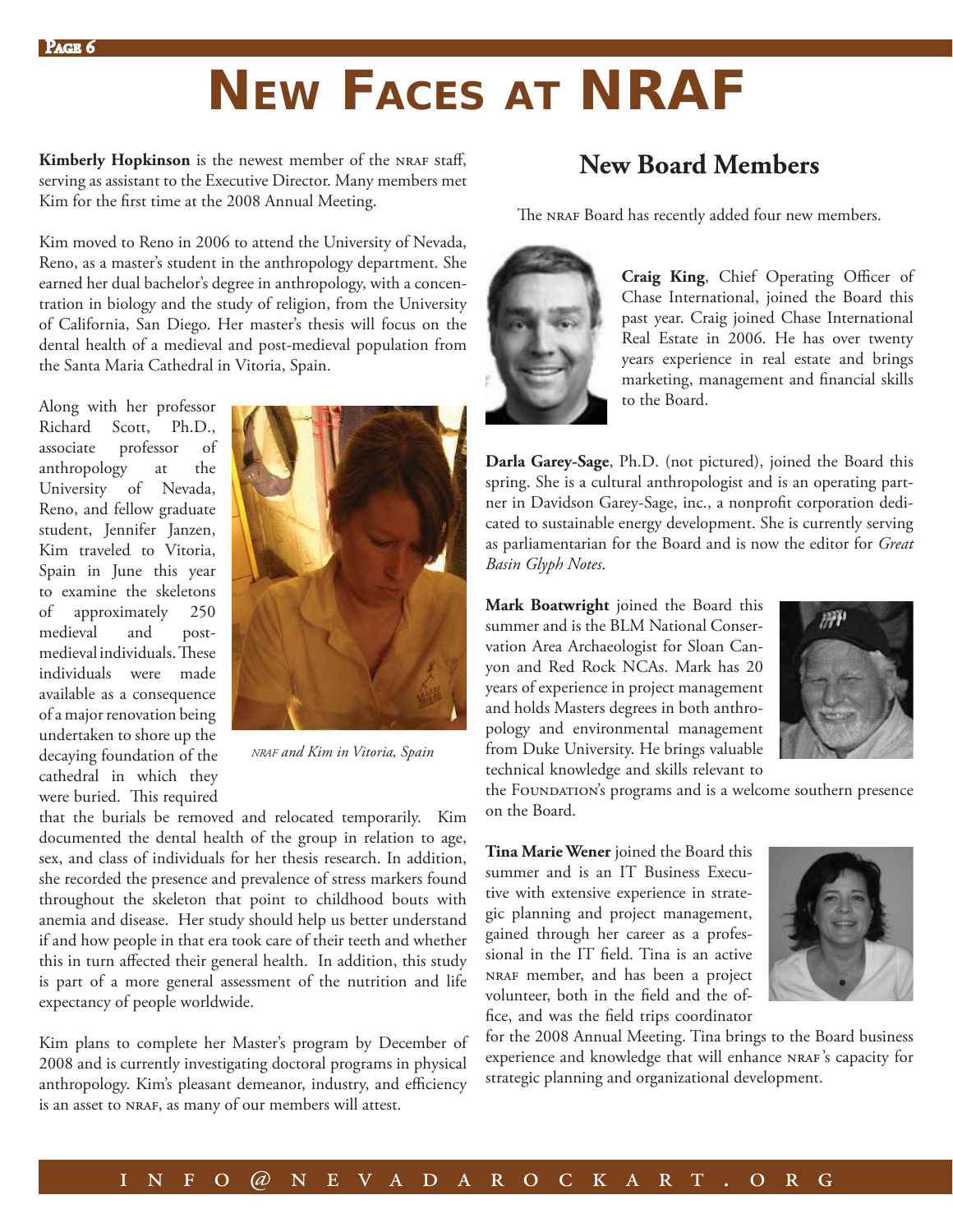

#### NRAF CONTACT

INFORMATION

**Dr. Angus Quinlan, Executive Director** 775-323-6723, Ext 12 702-804-6723 **Kimberly Hopkinson, Assistant to the Executive Director** 775-323-6723, Ext 11 702-804-6723

> Fax No. 775-323-6725 info@nevadarockart.org



MEMBERS

| <b>Wendy Antibus</b>    |
|-------------------------|
| Justin Cain             |
| Janine Davenport        |
| <b>Charles Diephuis</b> |
| Megan Douglas           |
| <b>Jack Dowell</b>      |
| Steve & Jan Erickson    |
|                         |

John & Erlene Flanagan Paul Himmelreich Cary & Eric Ingbar Carol Joseph Brian & Marlo Koepnick Deoborah Kultala Leticia Neal Justin Parrish Stephen Rathman Bettina Woodson

### CALENDAR OF EVENTS

September 17<sup>th</sup> Inking Training, Reno Office September 17<sup>th</sup> Northern Coordinators Potluck, Reno September 20<sup>th</sup> Documentation Training, Reno<br>September 20<sup>th</sup> Documentation Training, Reno<br>Northern Site Tour, Grimes Poi Northern Site Tour, Grimes Point September  $27<sup>th</sup>$  Inking Training, Las Vegas September 27<sup>th</sup> Lagomarsino Tour hosted by Fourth Ward School October 25<sup>th</sup> Southern Coordinators Potluck, Las Vegas October 29<sup>th</sup> Inking Training, Las Vegas

Joy McGregor

### **NRAF DISTINGUISHED LECTURE SERIES PRESENTS POLLY SCHAAFSMA**

|                        | October $16th$ :<br>Las Vegas, at the Springs Preserve                                                                                                                                                                                                                                         |
|------------------------|------------------------------------------------------------------------------------------------------------------------------------------------------------------------------------------------------------------------------------------------------------------------------------------------|
|                        | October $20th$ :<br>Reno, at the Grand Sierra Resort                                                                                                                                                                                                                                           |
|                        | October 23rd:<br>Elko, at the Great Basin College                                                                                                                                                                                                                                              |
|                        | The Nevada Rock Art Foundation<br>$\Box$ Limited Income \$25<br>$\Box$ Individual \$30 $\Box$ Family \$45 $\Box$ Steward \$100<br><i>Memberships</i><br>Sustaining<br>$\Box$ Conservator \$250-\$500 $\Box$ Patron \$501-\$1,000 $\Box$ Founder's Club \$1,001 and above                       |
| A D A                  | $\Box$ General $\Box$ Tribute<br>Donations<br>□ Alanah Woody Memorial Fund                                                                                                                                                                                                                     |
| ROCK ART<br>FOUNDATION | *By giving us your email address you agree to receive important updates and news about the Foundation via our Newsflash service. Your email<br>address will not be shared with any other parties and will only be used to provide you with information about the Foundation's upcoming events. |
| <b>The Past</b>        | I wish to renew by: $\square$ CHECK $\square$ MC $\square$ VISA (sorry, no AMEX)                                                                                                                                                                                                               |
| Deserves a Future      | THE NEVADA ROCK ART FOUNDATION is a 501(c)(3) non-profit organization                                                                                                                                                                                                                          |
|                        | 1201 TERMINAL WAY, SUITE 215, RENO, NEVADA 89502<br>PO Box 35892, LAS VEGAS, NEVADA 89133<br>775 323-6723 TEL / 775 323-6725 FAX<br>702 804-6723 TEL                                                                                                                                           |
| $\overline{\text{W}}$  | $\overline{V}$ A D A $R$<br>O C K A R T<br>$\mathbf{E}$<br>$\overline{O}$ R G                                                                                                                                                                                                                  |